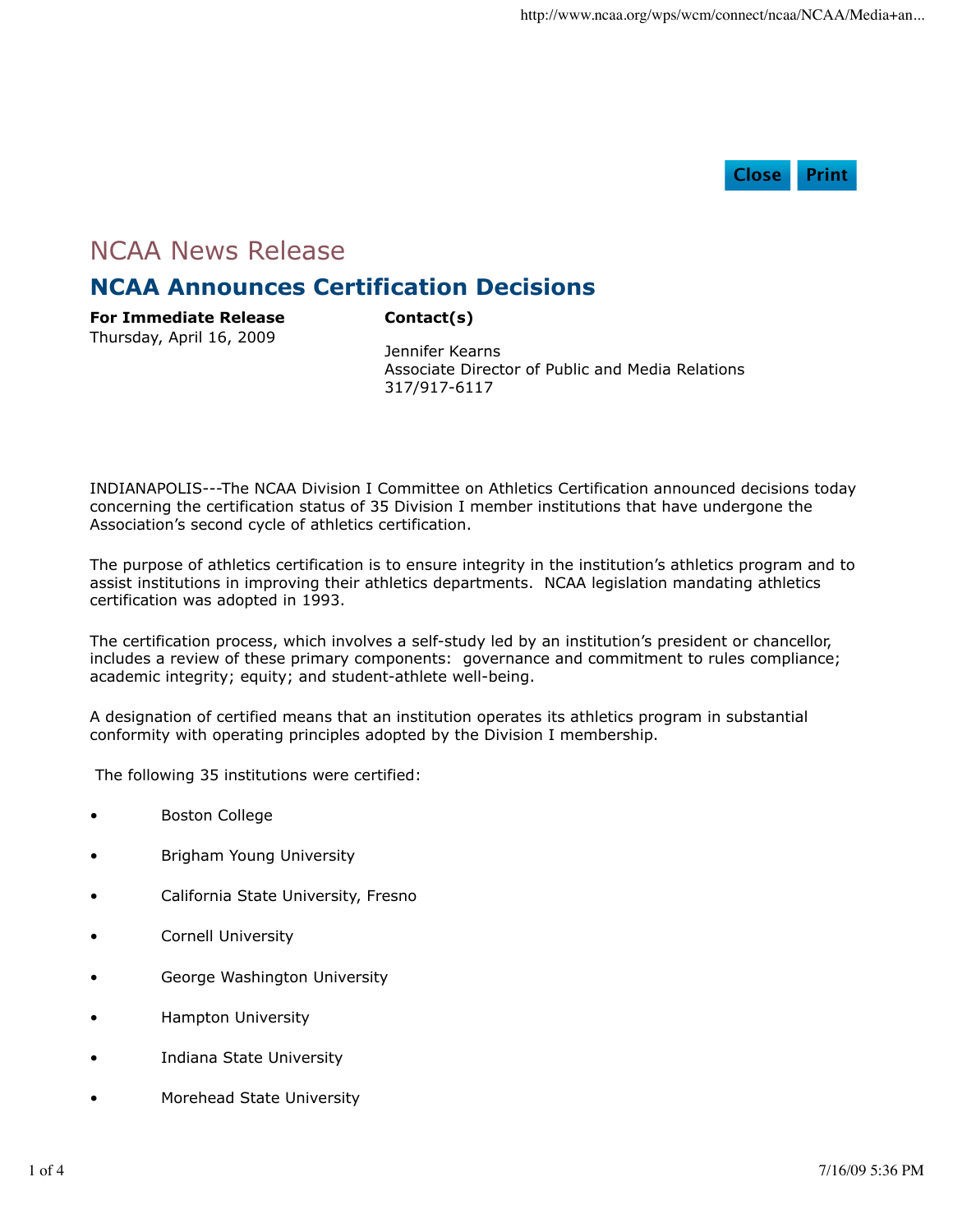- Murray State University
- New Mexico State University
- Norfolk State University
- Northern Arizona University
- Ohio University
- Prairie View A&M University
- Princeton University
- Providence College
- Rice University
- Sam Houston State University
- Stanford University
- Temple University
- Tennessee State University
- Texas State University, San Marcos
- Texas Tech University
- Weber State University
- United States Military Academy
- University of Alabama at Birmingham
- University of Arkansas, Little Rock
- University of California, Santa Barbara
- University of Illinois, Champaign
- University of Louisiana at Lafayette
- University of Louisiana at Monroe
- University of Minnesota, Twin Cities
- University of Mississippi
- University of Missouri, Kansas City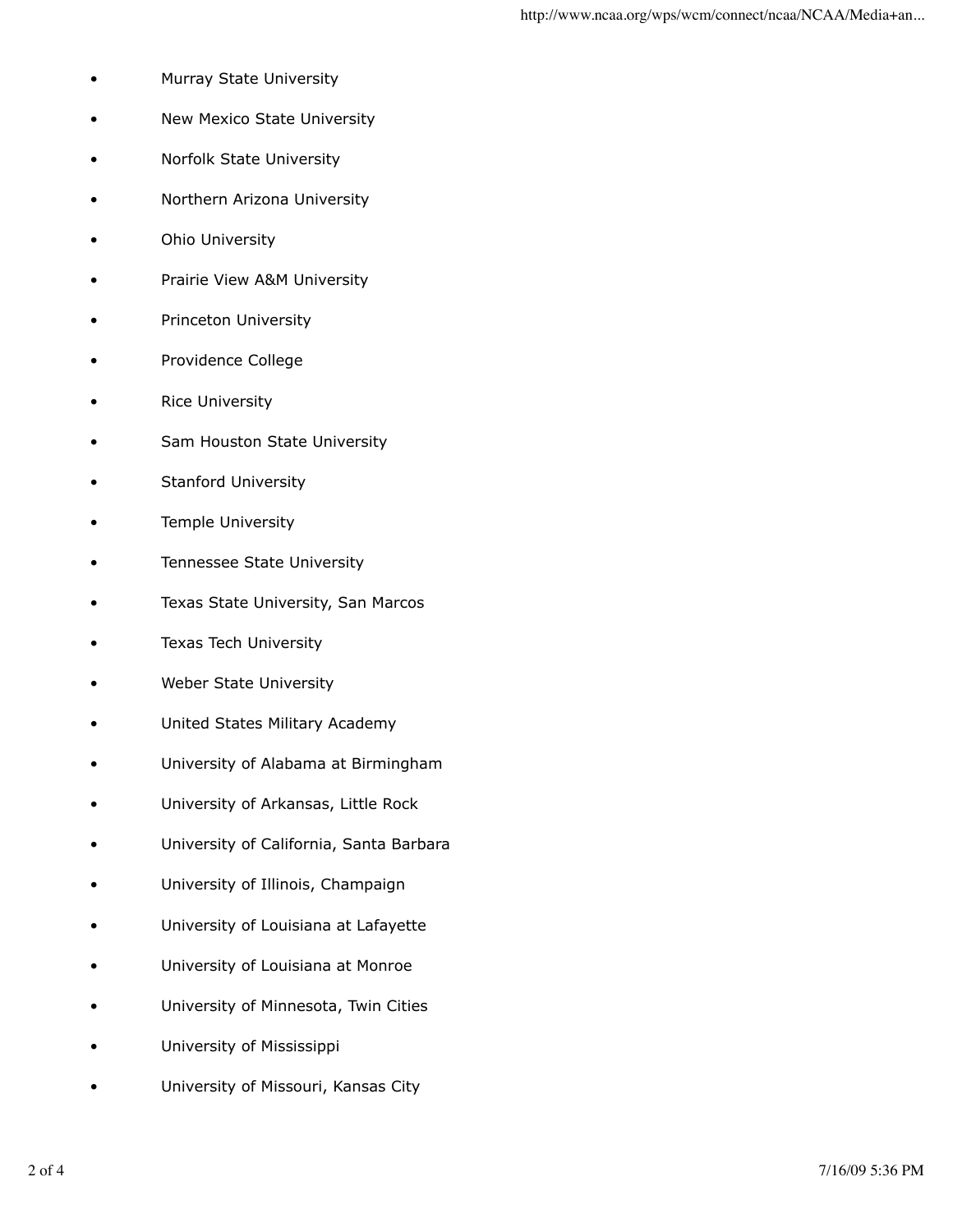• University of Wisconsin, Milwaukee

In addition, two Division I institutions have been certified with conditions:

- Grambling State University
- Howard University

This classification means that the institution is considered to be operating its athletics program in substantial conformity with operating principles adopted by the NCAA's Division I membership. However, problems identified during the course of the institution's self-study and the peer-review team's evaluation were considered serious enough by the Committee on Athletics Certification to cause it to withhold full certification until those problems have been corrected. The NCAA does not divulge specific information related to an institution's self-study or peer-review visit or specific information concerning the conditions set forth for certification.

The second round of athletics certifications is being completed on a 10-year cycle rather than the five-year cycle used during the initial certification process. All 326 active Division I members participate in the certification process

The Division I Committee on Athletics Certification preliminarily reviews an institution's certification materials and provides a list of issues identified during the evaluation. The university then hosts a visit by peer reviewers who file a report regarding the institution's resolution of those issues before a final certification decision is rendered. An institution's failure to satisfactorily respond to the committee may negatively impact certification status.

The certification process is separate from the NCAA's enforcement program, which investigates allegations of rules violations by NCAA member institutions. A decision of certified does not exempt an institution from concurrent or subsequent enforcement proceedings.

The NCAA Committee on Infractions may ask the Committee on Athletics Certification to review an institution's certification status as a result of the completed infractions case.

The members of the Committee on Athletics Certification are: Robert Bernardi, Nicholls State University; McKinley Boston Jr., New Mexico State University; Casey Comoroski, Missouri State University; Beatrice Crane Banford, Marshall University; Amy Folan, University of Texas at Austin; Judy Genshaft, University of South Florida; Joanne Glasser, Bradley University; Wendy Guthrie, West Coast Conference; Nathan Hatch (chair), Wake Forest University; Brian Linnane, Loyola College (Maryland); Barbara Luebke, University of Rhode Island; M. Dianne Murphy, Columbia University-Barnard College; Gloria Nevarez, University of Oklahoma; Sheila Patterson, Cleveland State University; Donald Pope-Davis, University of Notre Dame; Allison Rich, California State University, Fullerton; Mark Richard, Auburn University; and Jon Steinbrecher, Ohio Valley Conference.

-30-

View online at: http://www.ncaa.org/wps/portal/mne?WCM\_GLOBAL\_CONTEXT=/wps/wcm/connect /ncaa/NCAA/Media+and+Events/Press+Room/News+Release+Archive/2009/Announcements /20090416\_certification\_rls.html